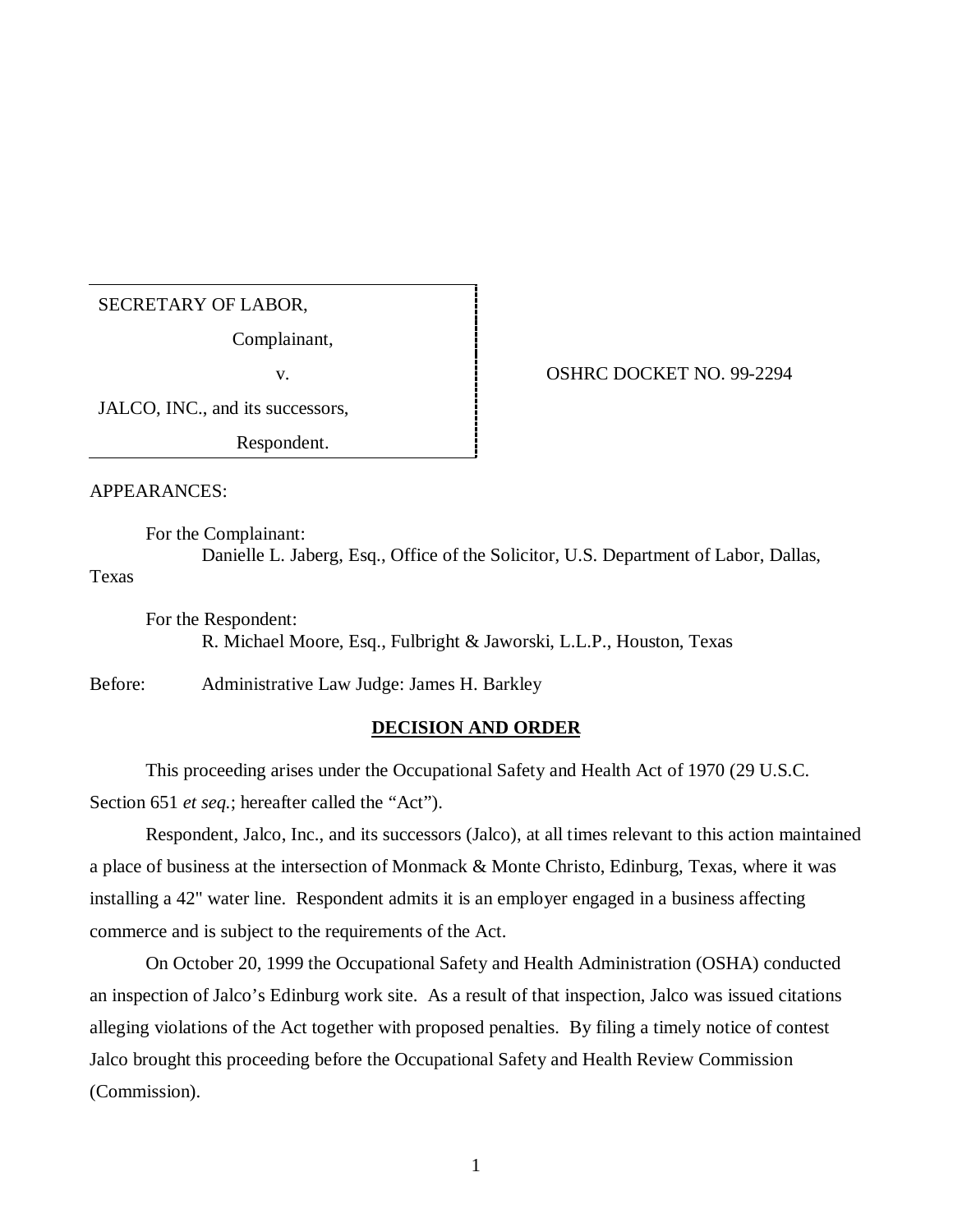On September 19, 2000, a hearing was held in Corpus Christi, Texas. The parties have submitted briefs on the issues and this matter is ready for disposition.

#### **Alleged Violation of §1926.652(b)(2)**

Serious citation 1, item 1 alleges:

29 CFR 1926.652(b)(2): Excavation with support or shield system did not extend at least 18 inches above the top of the vertical side:

At the jobsite, near the southwest corner of the intersection formed by Monte Christi Road and Monmack Street, Edinburg, TX. Employees worked in a 10 foot high x 20 foot long trench shield whose top edge was 24 inches below ground level. The employees were exposed to being struck by spalling from the vertical walls above the trench shield.

#### *Facts*

Antonio Fuentes, OSHA's Compliance Officer (CO), testified that he conducted the inspection of Jalco's Edinburg work site on October 20, 1999 (Tr. 8). Fuentes testified that he initially observed the arm of a tractor-excavator cutting a trench through a roadbed; he saw dump trucks being loaded and driven off the job site (Tr. 9, 34, 77). The open trench was approximately 70 to 80 feet long, and had vertical sides (Tr. 10, 102). There were trench boxes in place, and Jalco employees Antonio Alvarez and Martine Garza were working within the trench boxes (Tr. 11, 23). Fuentes testified that the first trench box was improperly placed, in that it was placed in the trench on an angle. Fuentes measured the distance between the top of the low side of the trench box and ground level; the top of the trench box was 24 inches below the road surface (Tr. 18, 21, 33; Exh. C-13, R-1C).

Wayde Wendell, Jalco's project safety engineer (Tr. 23, 158-59) was aware of the cited condition (Tr. 167). Wendell testified, however, that he did not believe that any trench protection was required in this area (Tr. 177). Wendell stated that, in his capacity as the "competent person" on site, he was responsible for conducting daily inspections of the trench (Tr. 160). Wendell testified that on October 20, 1999 he performed a "thumb test" on the soil in the bottom of the trench (Tr. 162, 173). At a location approximately 15 feet in front of the 18" water main, three feet from the bottom of the trench, he found the soil to be Type A (Tr. 162, 175, 178). Wendell stated that he did not realize that previously excavated soil was always Type B, and did not re-test soils that might have been previously disturbed (Tr. 163). Wendell acknowledged that Jalco prepared a site safety plan for this job, and that the site plan indicated the soil type in the area was Type B (Tr. 161; Exh. C-15). Wendell argued that the testing utilized for the preparation of the site plan was done approximately four miles back on the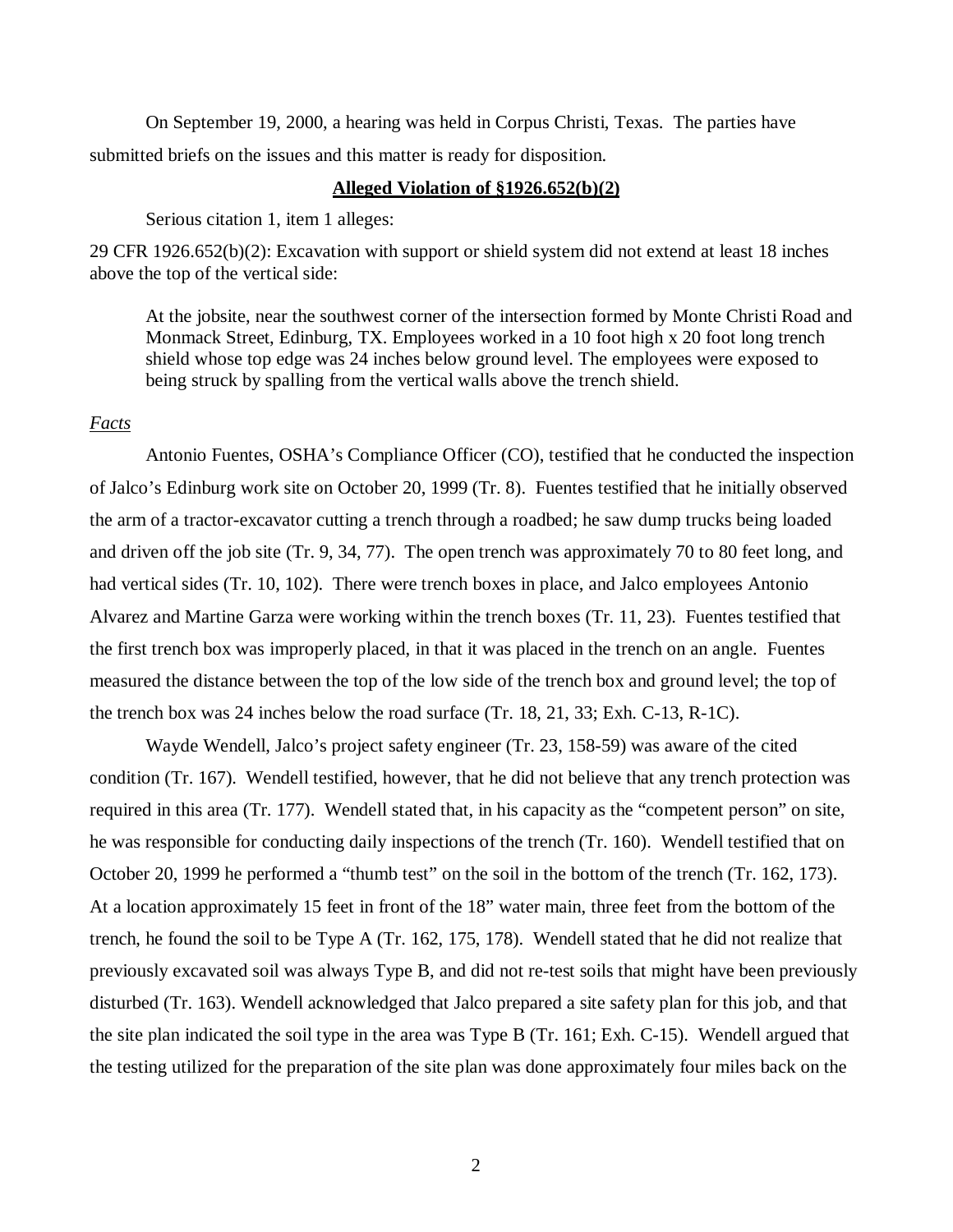eight mile waterline project, and was not representative of the soil encountered on October 20, 1999 (Tr. 173-74).

Fuentes testified that the spoil piles from the trench consisted of a loose dry silty loam; there were no clumps of soil larger than his fist (Tr. 12, 31, 100). Though Fuentes did not detect any cracks or fissures in the soil, or note any sloughing or crumbling of the trench wall (Tr. 12, 76, 85), he noted that the soil in the area had been previously disturbed both to lay a road, and to install a pre-existing water main, which ran at a 90E angle across the trench (Tr. 12, 34, 84; Exh. C-13, C-14).

Fuentes testified that, based on his observation of the soil, evidence that the soil had been previously disturbed, and the presence of heavy equipment on the work site, he believed that the soil in the trench was Type B (Tr. 12, 33). Fuentes asked Wade Wendell, Jalco's project safety engineer (Tr. 23, 158-59), to collect a soil sample for him; he did not know where Wendell collected the sample (Tr. 13, 81). Wendell testified that he did not collect the sample himself; believed the sample came from a spoil pile but could not say from what portion of the trench those spoils came (Tr. 165-66). Fuentes sealed the soil sample and sent it to OSHA's Salt Lake City lab (Tr. 13-14).

David Armitage analyzed the soil sample from the Jalco inspection (Tr. 117). Armitage testified that he was unable to ascertain the compressive strength of the sample, as it crumbled when he attempted to take a penetrometer reading (Tr. 157). Based on the soil's plasticity and sieve test results, however, Armitage was able to conclude that the sample consisted of Type B soil (Tr. 117-48). *Discussion*

The cited standard provides:

*Design of sloping and benching systems.* The slopes and configurations of sloping and benching systems shall be selected and constructed by the employer or his designee and shall be in accordance with the requirements of . . .*Option (2) Determination of slopes and configurations using Appendices A and B.* Maximum allowable slopes, and allowable configurations for sloping and benching systems, shall be determined in accordance with the conditions and requirements set forth in appendices A and B to this subpart.

Jalco argues that the Secretary's application of Appendix B is unreasonable where, as here, the top of the trench box is located at ground level (Tr. 71; Brief for Jalco, Inc., at 6). Because the facts establish that the top of Jalco's trench box was positioned 24 inches below ground level on one side, its argument is inapposite.

It is unnecessary to ascertain the soil type before deciding this item. Appendix B applies to *all* excavations 20 feet or less in depth that have vertically sided lower portions, and which are supported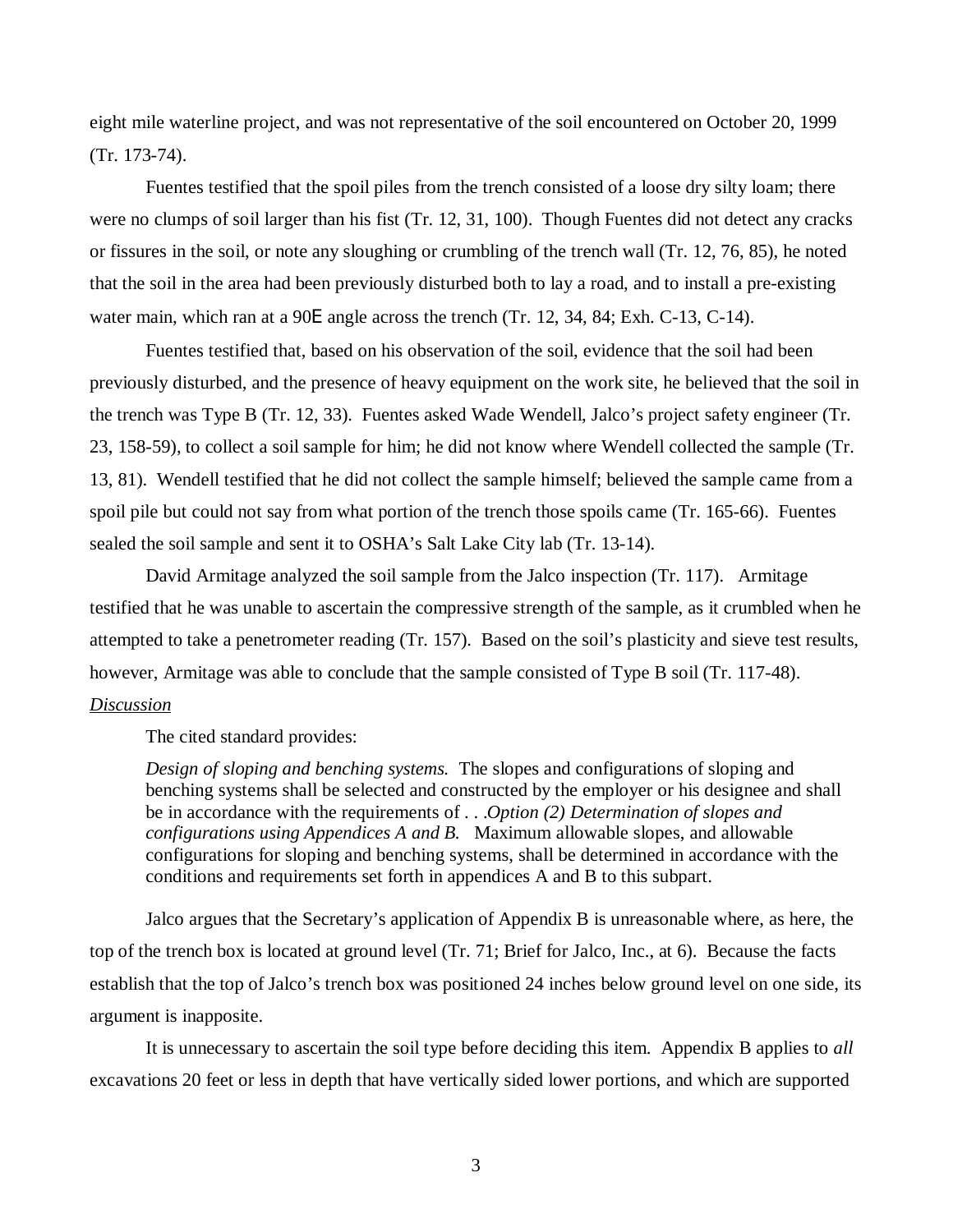or shielded. Appendix B requires that the support or shield systems extend at least 18 inches above the top of the vertical portion. Unsupported trench walls extending above the top of the support or shield systems must be cut back. The slope must be cut to and measured from 18 inches below the top of the support system. The angle of repose for the upper slope of the excavation, measured from 18 inches below the top of the support system to ground level must equal 3/4:1 for Type A soil, and 1:1 for Type B soil.

All excavations 20 feet or less in depth which have vertically sided lower portions that are supported or shielded shall have a maximum allowable slope of  $3/4:1[1:1]$  or 1-1/2:1 for Type A, B and C soils, respectively]. The support or shield system must extend at least 18 inches above the top of the vertical side.



SUPPORTED OR SHIELDED VERTICALLY SIDED LOWER PORTION

Jalco maintains that Appendix B can be applied only to trenches with both a vertical lower portion and a sloped upper portion. Jalco maintains that because its entire trench was vertical the standard is inapplicable. Jalco's position is untenable in this case, where the vertical side of the trench in question extended 24 inches above the top of the trench box. This 24" cut constitutes the unsupported upper portion of the trench. Under the circumstances cited in this case, this judge cannot find that the Secretary's application of the cited standard is unreasonable.

Neither the existence of the cited condition, nor employee exposure is contested. The Secretary has, therefore, established a violation of §1926.652(b)(2). *Classification*

The Secretary classified the cited violation as "serious;" a penalty of \$900.00 was proposed.

Although CO Fuentes did not detect any cracks or fissures in the soil, or note any sloughing or crumbling of the trench wall, he testified that soil could fall from the face of the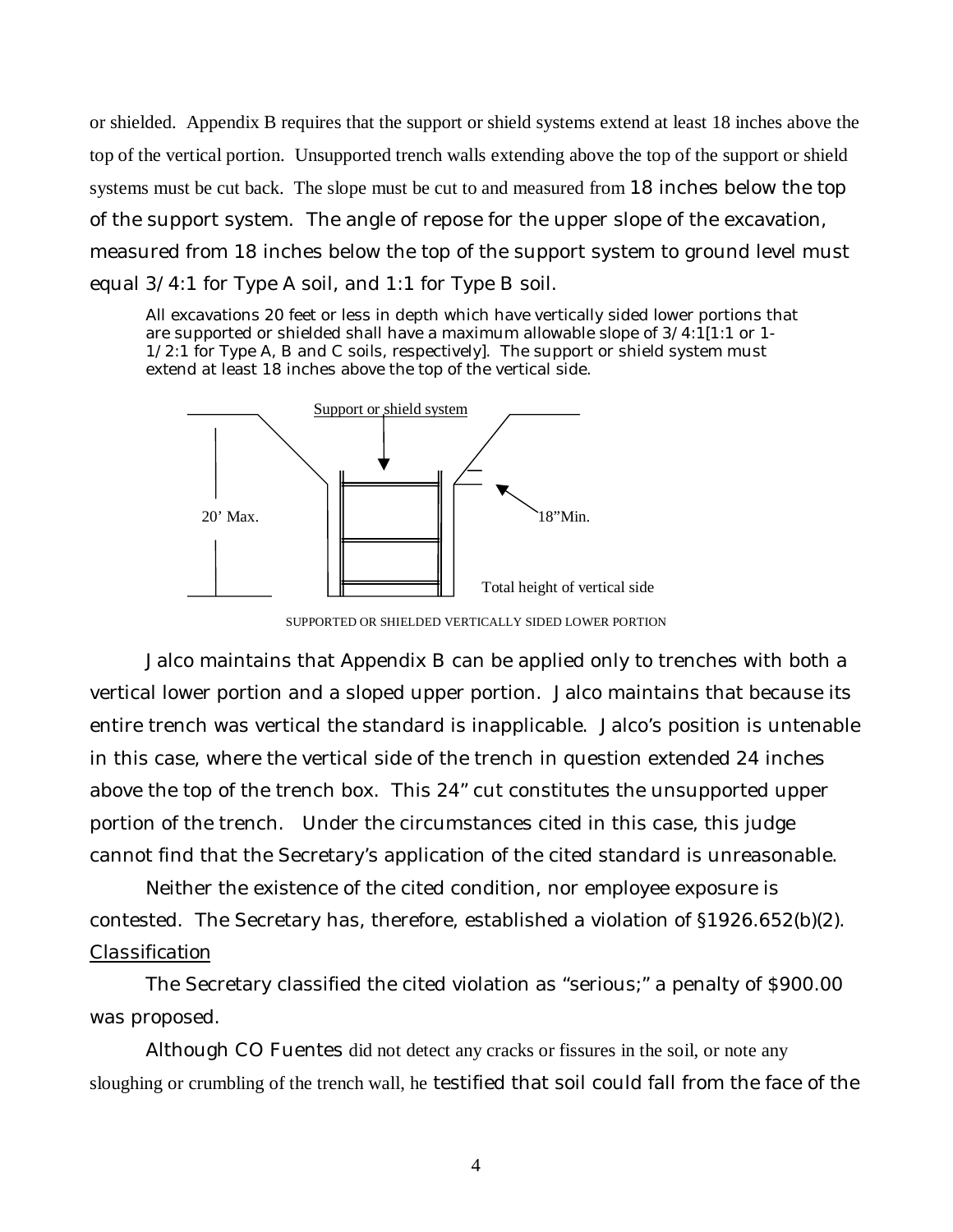excavation above the box, and strike employees in the trench (Tr. 26, 76, 85). The employees could have suffered facial and/or dental injuries (Tr. 26). Alvarez and Garza told Fuentes that they had been working in the trench for at least an hour to an hour and a half (Tr. 26). Fuentes stated the probability of an accident was "lesser," that is, it was more likely than not that no accident would occur (Tr. 29- 30). Moreover, soil sloughing from the trench wall above the trench box could have fallen into the opening between the trench wall and the trench box, rather than into the trench (Tr. 33). Finally, employees in the trench were wearing hard hats (Exh.  $C-1$ ).

Under  $\S 17(k)$  of the Act, a violation is deemed "serious" if, in the event of an accident, the cited condition would, in all likelihood, result in death or serious physical harm. The hazard in this case consists of a remote possibility that workers in the trench, all wearing hard hats, could be struck by spalling from the unguarded portion of the trench above the trench box. The CO himself admitted that in the unlikely event of spalling, the workers would, at worst, suffer facial cuts and bruises or chipped teeth. Clearly the cited violation does not meet the criteria for a "serious" classification.

A violation is *de minimis* when there is technical noncompliance with a standard, but the departure bears such a negligible relationship to employee safety or health as to render inappropriate the assessment of a penalty or the entry of an abatement order. *Cleveland Consolidated, Inc.*, 13 BNA OSHC 1114, 1987-90 CCH OSHD ¶27,829 (No. 84-696, 1987). In the Fifth Circuit, the Court has held that a *de minimis* classification may be considered where no, or only minor injury will result, or where the possibility of injury is remote. *Phoenix Roofing, Inc.*, 874 F.2d 1027 (5<sup>th</sup> Cir 1989).

Jalco's was a temporary work site, the work has since been completed and the trench filled. An abatement order is inappropriate under the circumstances. In addition, the CO significantly overstated the gravity of the violation in computing the penalty. As noted, Fuentes did not detect any cracks or fissures in the soil, or note any sloughing or crumbling of the trench wall. He believed that the possibility of soil falling into the trench was remote. The chance of employees being injured by sloughing soil while wearing hard hats is insignificant. This judge finds that the cited violation is appropriately classified as *de minimis,* and no penalty assessed.

## **Alleged Violation of §1926.652(g)(2)**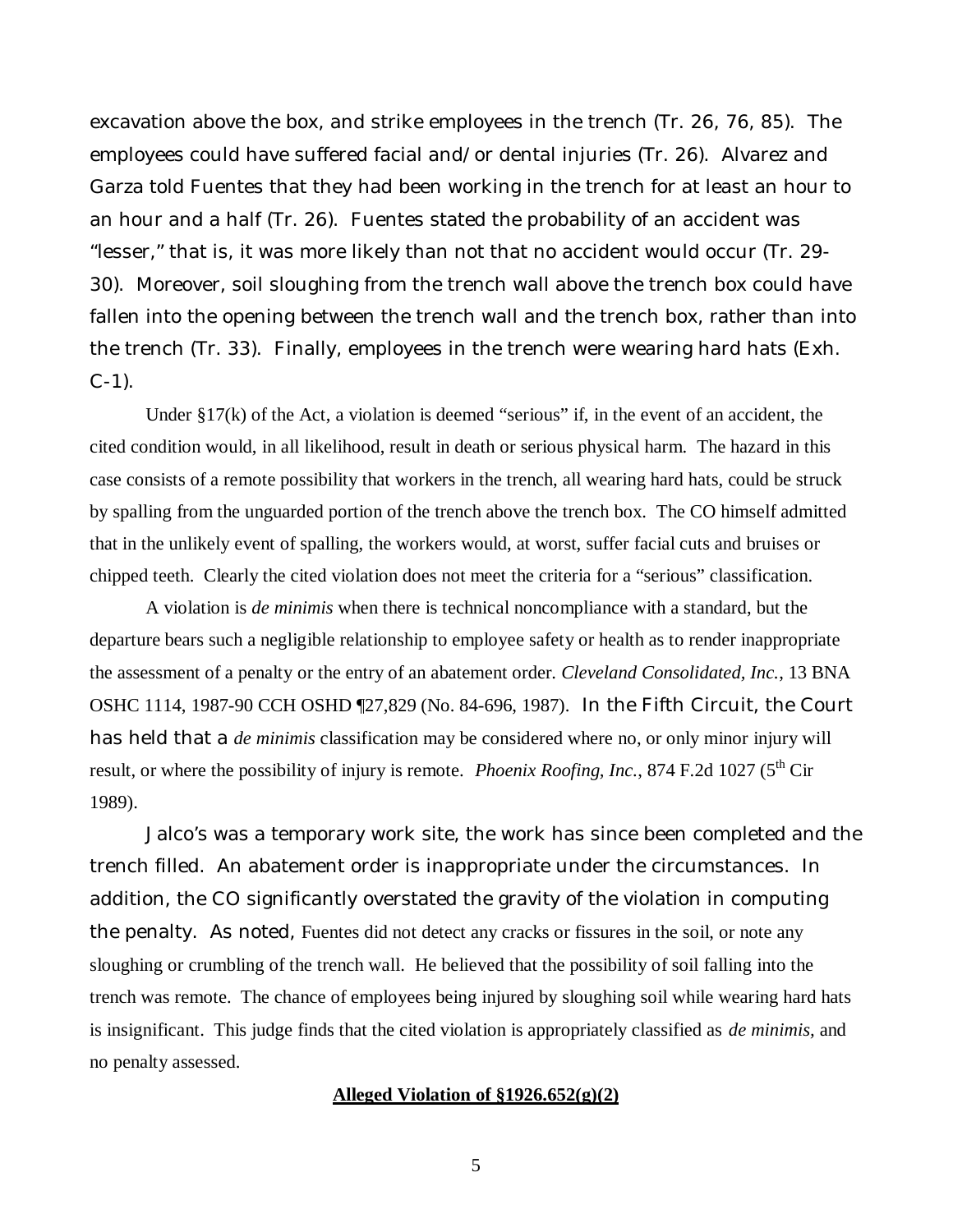#### Serious citation 1, item 2 alleges:

29 CFR 1926.652(g)(2): Excavations of earth material to a level no greater than 2 feet (.61m) below the bottom of a shield was  $+$  permitted (sic):

> 1. At the jobsite, near the southwest corner of the intersection formed by Monte Christo Road and Monmack Street, Edinburg, TX. Employees worked inside an 8 foot tall x 32 foot long trench shield that had been installed 4.4 feet above the trench floor. Employees were exposed to hazards associated with cave-ins.

# *Facts*

CO Fuentes testified that he asked Alvarez and Garza to measure the bottom of the trench at the point where they were working, and found that the trench was between 4.4 and 4.5 feet deeper than the bottom of the trench box (Tr. 41-42; Exh. C-1, C-13). Wayde Wendell admitted that he knew of the cited conditions at the time of the inspection (Tr. 168).

Fuentes testified that had the bottom portion of the trench walls collapsed, soil could slough into the trench from under the trench box, pinning employees to the pipe they were working on (Tr. 46). Pressure from soil pinning the employees to the pipe could result in fractures of the lower extremities and crushed blood vessels (Tr. 46). Fuentes testified that the likelihood of a cave-in is much greater at 14 feet than at the surface, and that the likelihood of an accident was "greater," in that it was more likely than not that an accident would occur (Tr. 46-47, 50).

As noted above, Wayde Wendell testified that he performed a "thumb test" on the soil in the bottom of the trench October 20, 1999 (Tr. 162, 173). At a location approximately 15 feet in front of the 18" water main, three feet from the bottom of the trench, he found the soil to be Type A (Tr. 162, 175, 178).

Fuentes classified the soil in the bottom of the trench as Type B, based solely on the presence of heavy equipment in the area earlier, before the trench was extended beyond the 18" water main (Tr. 92-97). Fuentes testified that the vibrations from the truck loosened the soil before the trench was excavated (Tr. 97). Fuentes admitted, however, that he did not see any physical signs: fissuring, splinter lines, or sloughage, which showed that vibrations from the truck traffic had affected the soil in the area (Tr. 99). Fuentes testified that the 42" water line Jalco was installing was new, and that the lower portions of the trench wall may very well have consisted of undisturbed soil (Tr. 89). According to Fuentes, the trench walls below the trench box appeared smooth and dry, and he did not see any soil sloughing into the trench (Tr. 80). Fuentes admitted that no injuries were reported on the Jalco work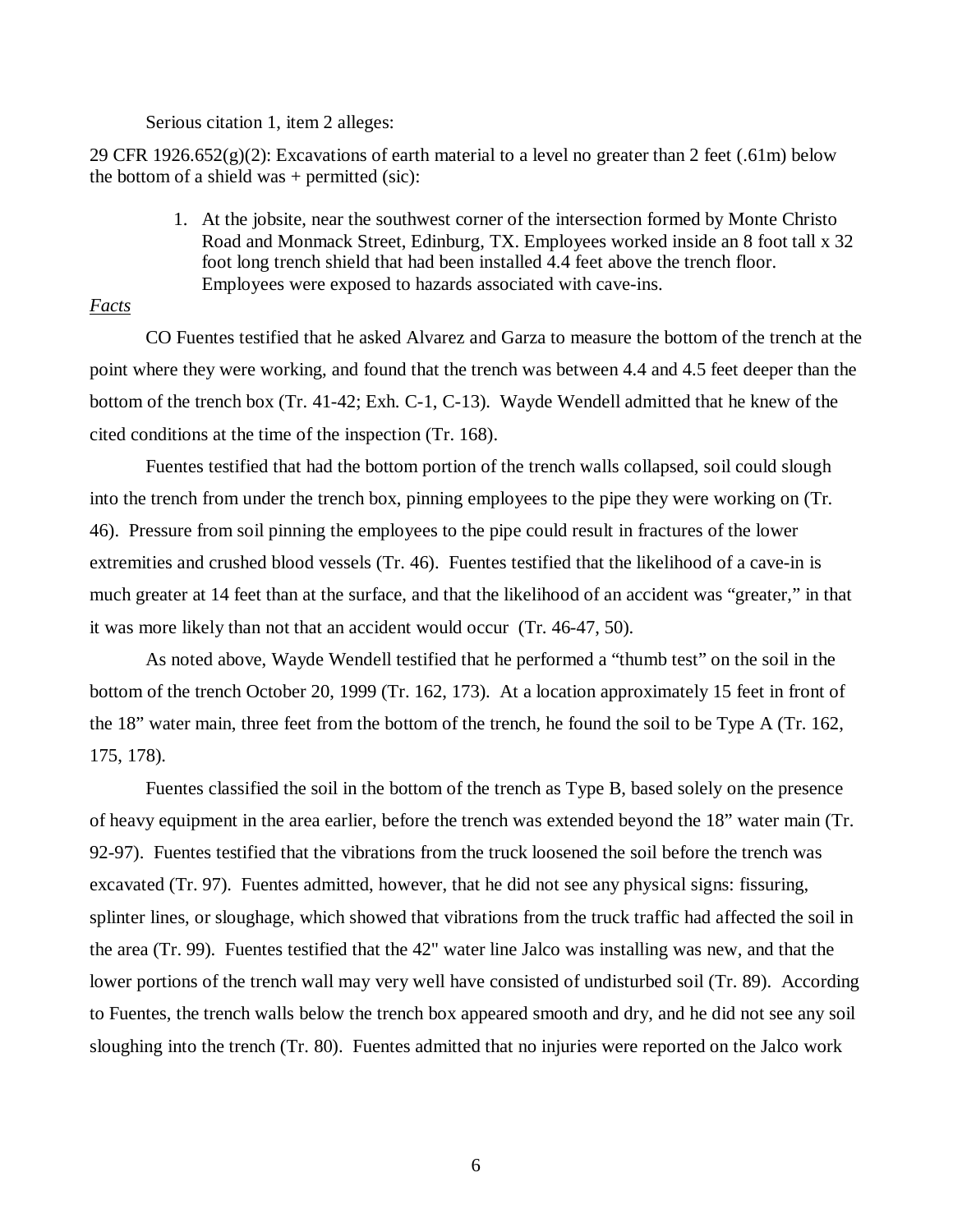site, and that two employees were exposed for approximately an hour to an hour and a half without a cave-in occurring (Tr. 48, 50).

Finally, this judge notes that although Fuentes testified that he believed Alvarez and Garza were exposed to a serious hazard, and that in his opinion a cave-in was more likely to occur than not, he did not mention this to the employees in the trench. Instead he asked the employees to read the measurements on his leveling rod so that he might determine the size of the gap below the trench box (Tr. 80).

# *Discussion*

The cited standard provides:

Excavations of earth material to a level not greater than 2 feet (.61 m) below the bottom of a shield shall be permitted, but only if the shield is designed to resist the forces calculated for the full depth of the trench, and there are no indications while the trench is open of a possible loss of soil from behind or below the bottom of the shield.

The evidence establishes, and Jalco admits that it failed to comply with the cited standard (Brief for Jalco, Inc., p. 6). Jalco argues, however, that the Secretary overstated the gravity of the cited condition. Jalco argues that the Secretary failed to establish that the cited conditions created a substantial probability of death or serious physical harm, maintaining that the possibility of an injury accident occurring was remote.

This judge agrees that the probability of an accident resulting from the cited violation was overstated. This judge finds that the CO's testimony was not credible in regard to the probability of a cave-in occurring. Though the Secretary established that parts of the trench consisted of previously disturbed Type B soil, she did not establish that the soil in the bottom of the trench was Type B. As noted in the statement of facts under item 1, CO Fuentes admitted that the soil in the bottom of the trench could have consisted of undisturbed soil, and that he did not know which part of the trench the Type B soil in the spoil pile came from. Wayde Wendell's manual test on the day of the inspection established that the soil in the bottom of the trench was Type A. This judge is not convinced that the vibrations from heavy equipment working on the road nearby affected the integrity of the soil at the bottom of the trench walls. There were no physical signs that a cave-in was imminent; there was no sloughing; the trench walls appeared smooth and dry though the trench had been open for an hour and a half. During the inspection Fuentes did not act as though he was concerned about the possibility of a cave-in.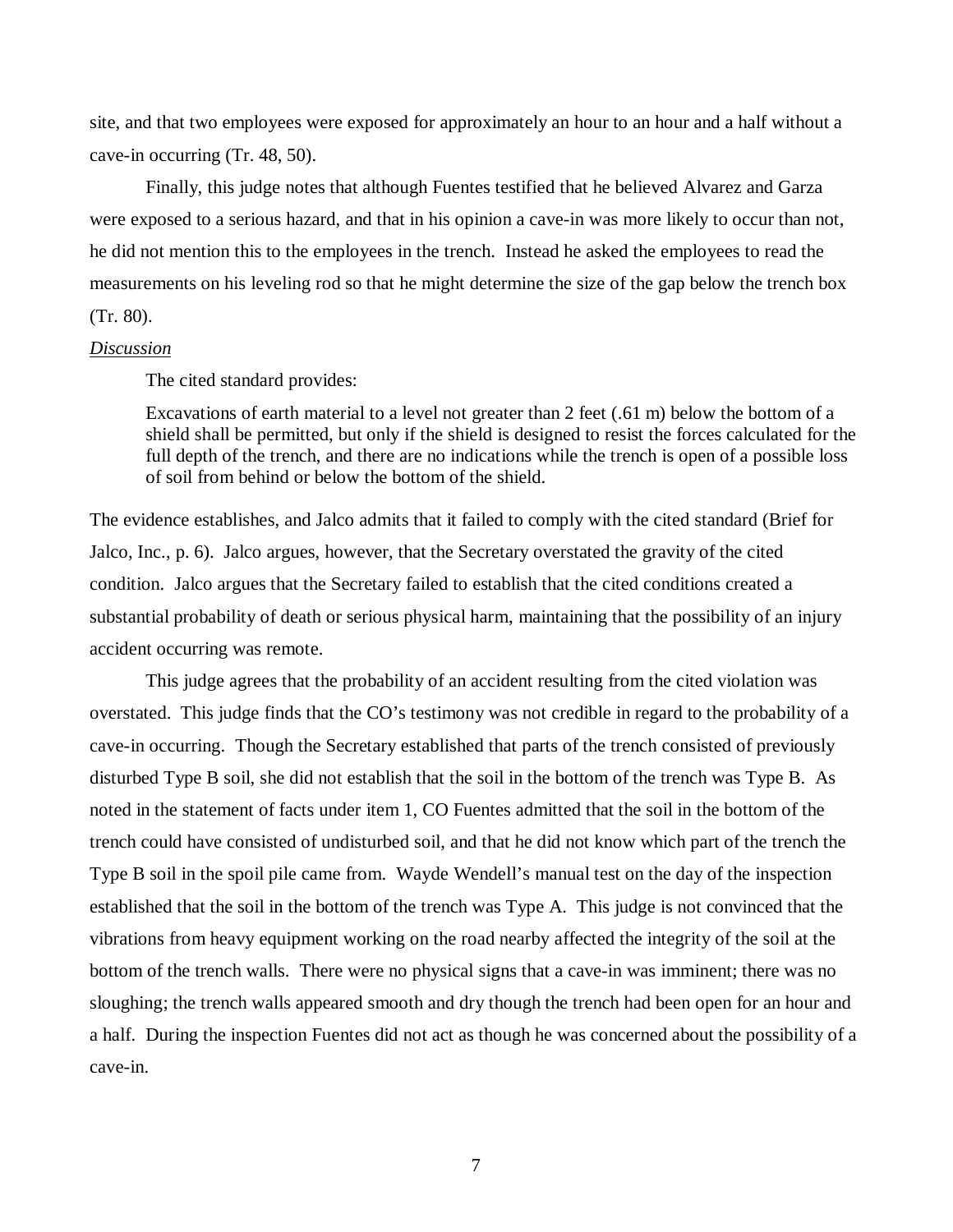It is well settled, however, that the substantial probability of death or serious physical harm required by the Act does not refer to the probability that an accident will, in fact, result, but only that if the accident were to occur, there would be a substantial probability that death or serious physical harm would result. *Whiting-Turner Contracting Co.,* 13 BNA OSHC 2155, 1987-90 CCH OSHD ¶28,501 (No. 87-1238, 1989). Under Commission precedent, the implausibility of the CO's cave-in scenario is insufficient, in itself, to reduce the classification of the cited violation.

Nonetheless, because Fuentes' testimony regarding the severity of the possible injuries was not credible, this judge believes that the violation was erroneously classified as "serious."

It is undisputed that a trench box was in use in the trench, though the trench was two to two and a half feet too deep for the box. The standard allows the trench to be excavated two feet below the bottom of the shield. It presumes that the two foot gap creates *no* hazard to employees in the trench. Though the gap beneath the trench box in this case was two to two and a half feet deeper than that allowed by the standard, constituting a technical violation, it is clear that the amount of soil that could slough from behind and below the shield and flow into the trench would be insufficient to cause the serious injuries, *i.e.*, leg fractures, that CO Fuentes testified to.

The record contains no credible evidence of the type of injuries that might be sustained as a result of the cited violation. Because the Secretary failed to prove, by a preponderance of the evidence, that the cited condition could result in serious physical harm, the violation is re-classified as "other than serious." No penalty will be assessed.

## **Alleged Violation of §1926.652(a)(1)**

Repeat citation 2, item 1 alleges:

29 CFR 1926.652(a)(1): Each employee in an excavation was not protected from cave-ins by an adequate protective system designed in accordance with 29 CFR 1926.652(c). The employer had not complied with the provisions of 29 CFR 1926.652(b)(1)(i) in that the excavation was sloped at an angle steeper than one and one-half horizontal to one vertical (34 degrees measured from the horizontal):

At the jobsite, near the southwest corner of the intersection formed by Monte Christo Road and Monmack Street, Edinburg, TX. Employees installing a 42-inch treated water line traveled across an unprotected gap of 9.4 feet, 13 feet deep between two trench shields. The unprotected area had vertical walls. Employees were exposed to hazards associated with cave-ins.

JALCO, Inc., was previously cited for a violation of this Occupational Safety and Health Standard or its equivalent Standard which was contained in OSHA Inspection #302097787 Citation #01, Item #002, issued on 08/11/98.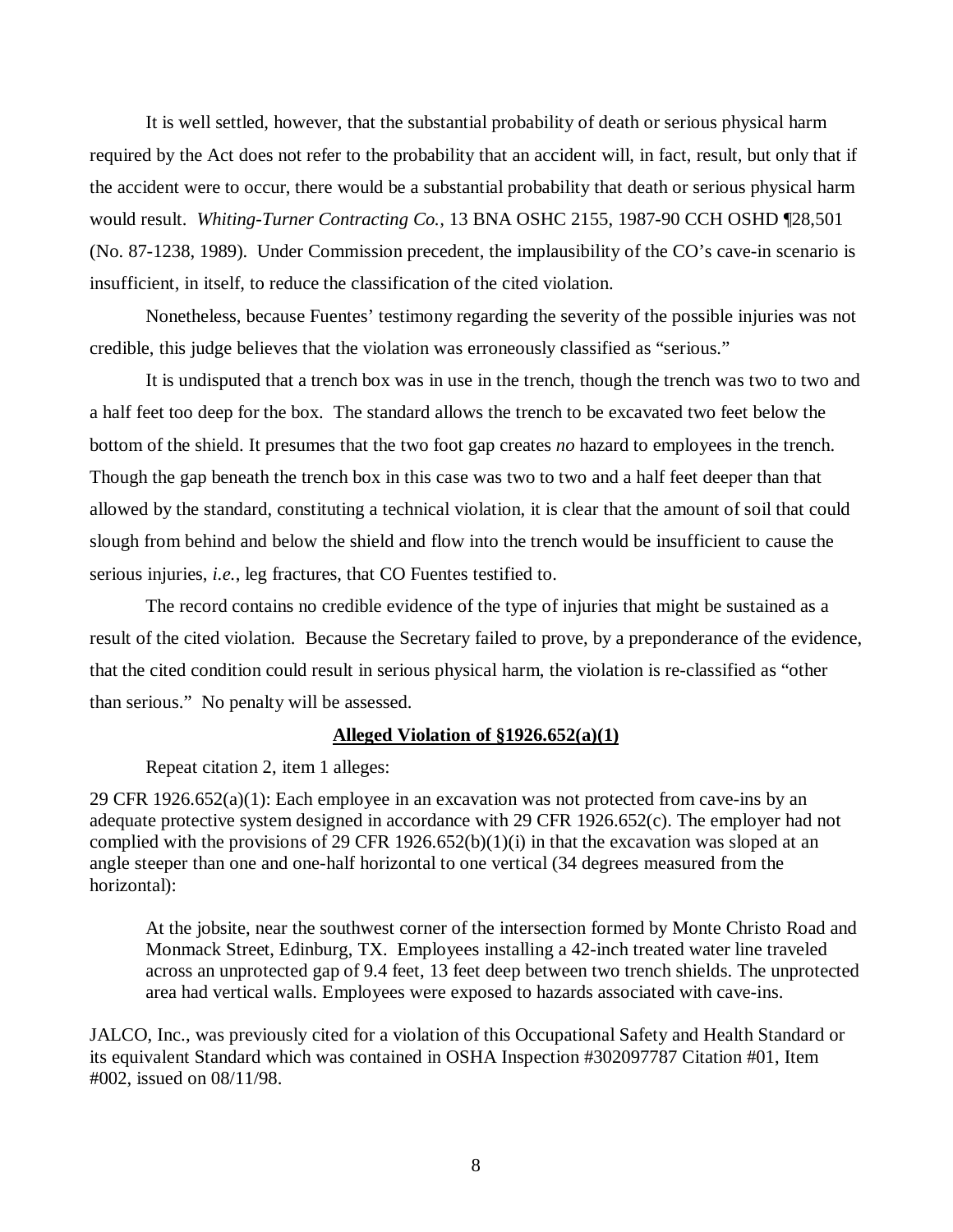# *Facts*

Fuentes testified that there was a gap between two trench shields of approximately 9.4 feet (Tr. 53; C-1, C-5). An 18" water main running across the trench prevented Jalco from placing the trench boxes next to each other (Tr. 54; Exh. C-1, C-2, C-4). Wayde Wendell testified that he was aware of the cited conditions (Tr. 169). He deliberately placed the trench boxes on either side of the water main, as he did not want to chance damaging the pipe and flooding the excavation (169-70). Wendell believed that the unguarded portion of the trench consisted of Type A soil, as noted above, he did not realize that previously excavated soil is always classified as Type B (Tr. 163). Wendell had not planned on any men working in the gap (Tr. 169-70). Both he and Fuentes, however, observed Alvarez and Garza walking through the unprotected area to work and to collect their tools (Tr. 53, 59, 83).

Fuentes stated that the employees could have been completely entrapped in the event of a cave-in (Tr. 57). Fuentes admitted that the employee exposure to the violative condition was short, a few seconds at a time, totaling two or three minutes (Tr. 63, 83). Nonetheless, he believed it was "very likely" that a cave-in would eventually occur because the soil in that area had been previously disturbed where the water main was installed (Tr. 57, 102). Specifically, Fuentes stated that the chance of a cave-in was 80% (Tr. 64). A cave-in would likely result in serious internal damage up to and including death (Tr. 58).

## *Discussion*

Jalco admits that it was in violation of the cited standard (Brief for Jalco, Inc., p. 7). Jalco maintains, however, that the Secretary failed to show that the violation was a "repeated." Jalco maintains that the violation should have been classified as *de minimis,* because, except for the soil immediately above and surrounding the crossing water line, the soil in the trench was Type A.

# *Classification*

**Repeat.** A violation is repeated under section 17(a) of the Act if, at the time of the alleged repeated violation, there was a final order against the same employer for a substantially similar violation. *Potlatch Corporation*, 7 BNA OSHC 1061, 1979 CCH OSHD ¶23,294 (16183, 1979). The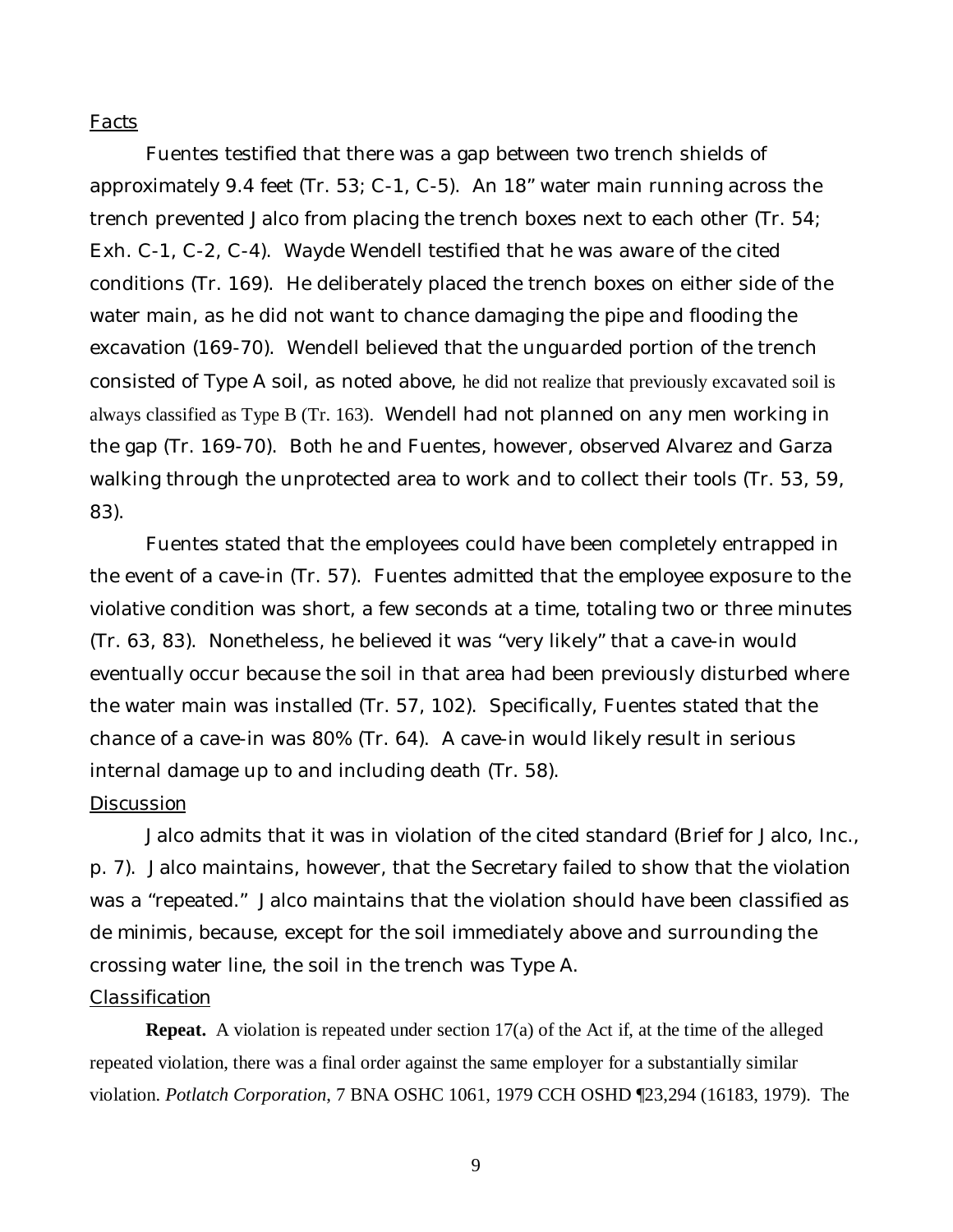Fifth Circuit, in which this case arises, has held that the Secretary has the burden of demonstrating the substantial similarity of the conditions and hazards associated with the violations, even where, as here, the prior and present citations are for failure to comply with the same standard. *Bunge Corp. v. Secretary of Labor (Bunge)*, 638 F.2d 831 (5<sup>th</sup> Cir.1981).

CO Fuentes testified that Jalco was cited for another violation of §1926.652(a)(1) in 1998 (Tr. 60; Exh. C-7). The 1998 citation charged Jalco with allowing employees to work in an excavation which was sloped at an angle steeper than 1-1/2:1, and did not have an otherwise adequate protective system (Exh. C-7). Fuentes testified that both citations involved a cave-in hazard (Tr. 60-61).

First, this judge notes that the Secretary, though arguing that the 1998 and 2000 citations are substantially similar, failed to introduce any evidence, other than the bare citation, showing that the conditions on the prior Jalco work site were similar to those cited here, as required under *Bunge*. Without such evidence, this judge is unable to determine whether the occurrence of the second violation demonstrates a need for greater than normal incentives to comply with the Act. *See, Monitor Construction Co.,* 16 BNA OSHC 1589, 1994 CCH OSHD ¶30,338 (No. 91-1807, 1994). Nothing in the earlier citation suggests that Jalco used trench boxes in its excavations in 1998. The placement of trench boxes in the Edinburg excavation would not only change the nature of the cave-in hazard, it would constitute evidence of Jalco's attempts to take steps to avoid similar occurrences.

This judge finds that, on this record, the Secretary has not shown, by a preponderance of the evidence, that the 1998 and 2000 violations were substantially similar.

Serious. The violation is, however, "serious," in that, if an accident were to occur, there would be a substantial probability that death or serious physical harm would result. *See, Whiting-Turner Contracting Co., supra.* It is clear that were an employee to walk through the unguarded portion of the trench when a cave-in occurred, he could be buried, suffer internal injuries, and/or suffocate. The probability of such an accident occurring is, however, relevant to the determination of an appropriate penalty.

#### *Penalty*

In determining an appropriate penalty this judge must give due consideration to the size of the employer, the gravity of the violation and the employer's good faith and history of previous violations. The gravity of the offense is the principle factor to be considered. *Nacirema Operating Co*., 1 BNA OSHC 1001, 1972 CCH OSHD ¶15,032 (No. 4, 1972). The gravity of the violation is determined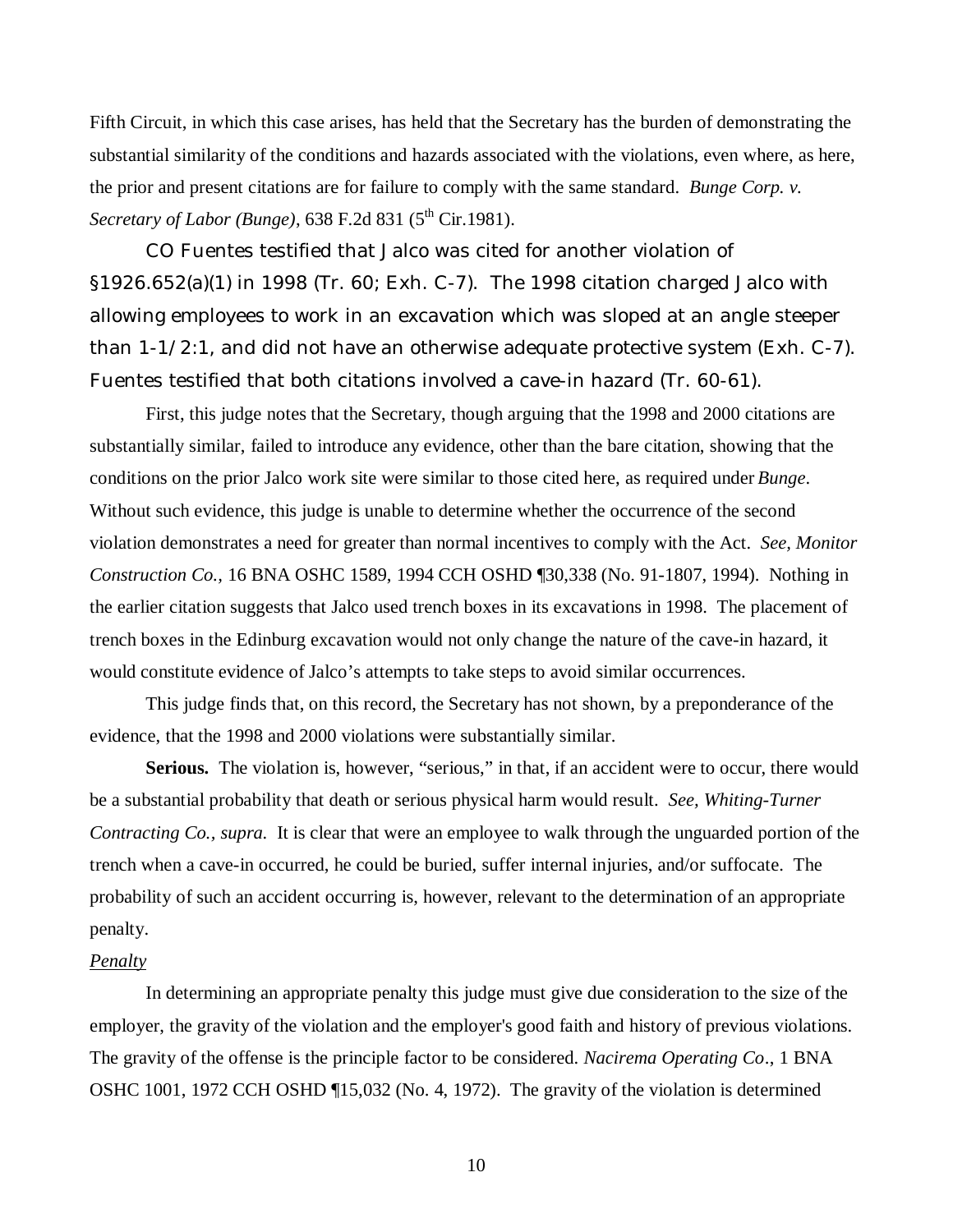based on (1) the number of employees exposed to the risk of injury; (2) the duration of exposure; (3) the precautions taken against injury, if any; and (4) the degree of probability of occurrence of injury. *Kus-Tum Builders, Inc.,* 10 BNA OSHC 1049, 1981 CCH OSHD ¶25,738 (No. 76-2644, 1981).

Jalco is a medium sized employer, with more than 26 but less than 200 employees (Tr. 36, 51). Fuentes testified that the Secretary did not give Jalco any credit for good faith because of the highgravity of the violation (Tr. 36-39, 51). Fuentes further testified that the Secretary erroneously failed to provide Jalco with a 10% credit for prior history (Tr. 39, 51).

No work was going on in the cited portions of the excavation. Two employees were exposed to the cited hazard for several seconds at a time, two or three minutes total, as they passed from one trench box to the next, through the unguarded portion of the trench. The probability of an accident occurring was lessened by Jalco's use of trench boxes on either side of the area in question. However, this judge notes that a cave-in hazard, as defined by the cited standard, remained. As is clearly set forth in the standards, to minimize the danger of a cave-in, Type A soil must either be supported, or sloped back at a 3/4:1 grade; unsupported Type B soil, like that around the preexisting waterline, must be sloped back to a 1:1 angle of repose.

Nonetheless, the CO's testimony that the gravity of the violation was high is not credible. Two employees were exposed for only two or three minutes. Fuentes admitted that the unguarded sides of the trench showed no signs of impending collapse. Though he testified at the hearing that there was an 80% chance of cave-in at the work site, Fuentes did not inform employees who walked thorough the gap between the trench boxes that they did so at their peril. Given Fuentes' behavior at the work site, this judge cannot credit his testimony that he perceived a significant cave-in hazard.

Furthermore the CO unreasonably denied Jalco credit for good faith. Jalco took significant safety precautions on the site; employees worked in the trench with the benefit of trench shields. Finally, the Secretary admits that Jalco should have been given credit for prior history.

Taking into account the relevant factors, this judge finds that a penalty of \$1,000.00 is deemed appropriate for this item.

## **ORDER**

- 1. Serious citation 1, item 1, alleging violation of §1926.652(b)(2) is AFFIRMED as a *de minimis* violation of the Act.
- 2. Serious citation 1, item 2, alleging violation of  $\frac{1}{2}1926.652(g)(2)$  is AFFIRMED as an "other than serious" violation of the Act, without penalty.